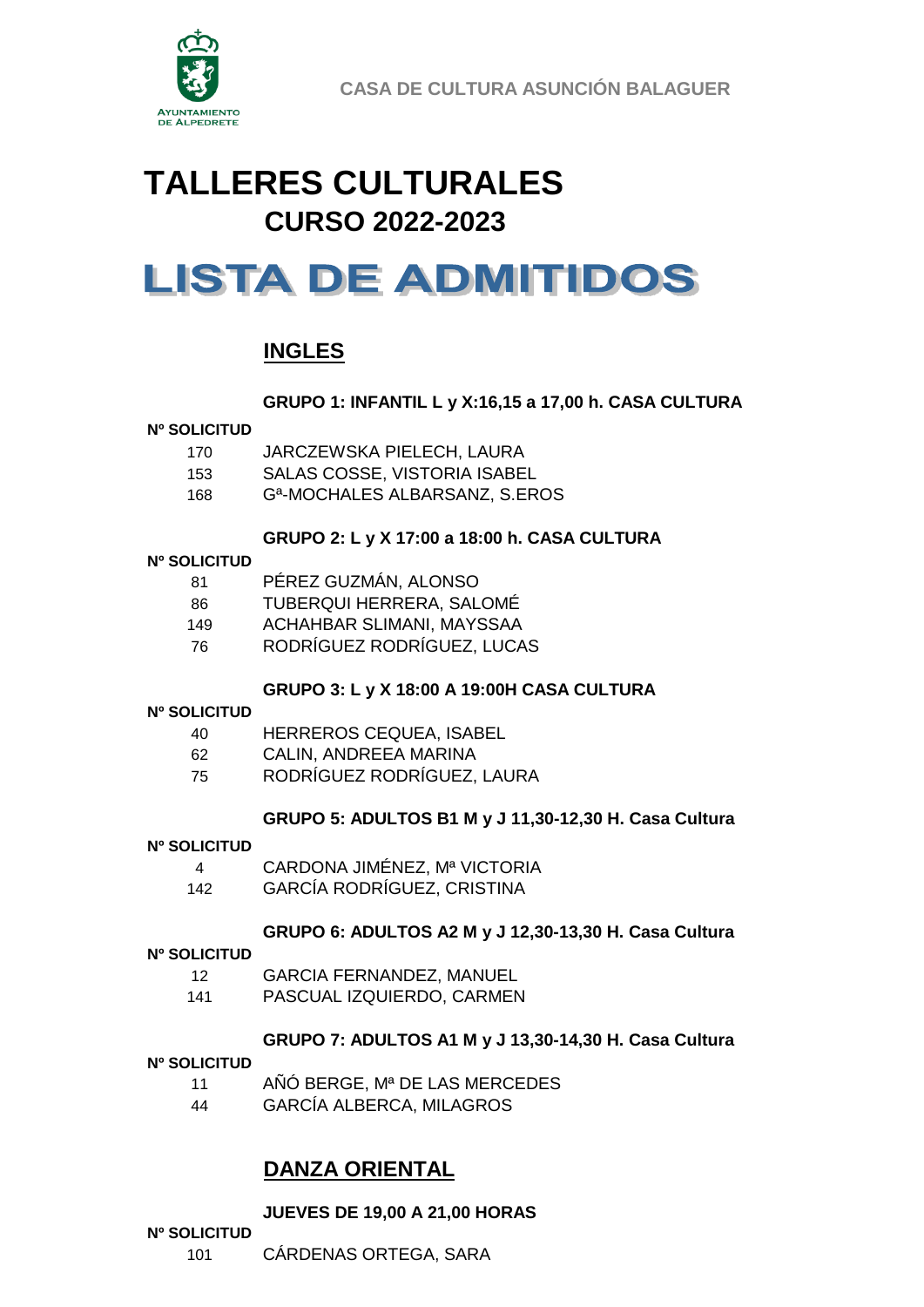## **TEATRO**

#### **INFANTIL 1 – LUNES DE 17,00 A 18,00H**

#### **Nº SOLICITUD**

- **28** BENITO GÓMEZ, OLIVIA
- **41** HERREROS CEQUEA, LEONOR

#### **GRUPO 3: JUVENIL – LUNES 18,30 A 20,00 H**

#### **Nº SOLICITUD**

- 46 NAVARRO COBO, ALICIA
- 112 GONZÁLEZ ROJAS, AMANDA ISABEL
- 126 QUIRANTE DELMARÉS, ELSA

## **PINTURA**

#### **GRUPO 1: JUNIOR INICIACIÓN - MARTES 18.30-19.30H**

#### **Nº SOLICITUD**

- 30 GÓMEZ NUÑEZ, MÓNICA 40 HERREROS CEQUEA, ISABEL 108 JIMÉNEZ RODRÍGUEZ, BRUNO
- 162 OTERO MIGUEL, JIMENA

#### **GRUPO 2: JUNIOR AVANZADO - JUEVES 17,00 A 19,00H**

#### **Nº SOLICITUD**

| 64 | CALIN, ANDREEA MARINA |  |
|----|-----------------------|--|
|    |                       |  |

- 75 RODRÍGUEZ RODRÍGUEZ, LAURA
- 103 ANTÓN MELLADO, PAULA
- 167 LOSADA RABRYEAEVA, MÓNICA

#### **GRUPO 6: ADULTOS – VIERNES 11,00 A 13,00 H PRIMER Y TERCER VIERNES DE CADA MES**

#### **Nº SOLICITUD**

- 16 TORRES AMAYA, NANCY VIRIDIANA
- 82 GORDO NAVESO, ANTONIO

### **FOTOGRAFIA**

#### **GRUPO 2: NIVEL MEDIO MIÉRCOLES 19,00-21,00(Casa Cultura)**

#### **Nº SOLICITUD**

80 SAINZ GARCÍA-YEPES, Mª MAGDALENA

#### **GRUPO 3: NIVEL BÁSICO VIERNES 19,00-21,00(Casa Cultura)**

#### **Nº SOLICITUD**

- 106 ARROYO BODAS, FRANCISCO JAVIER
- 146 GÓMEZ, NICOLÁS EDUARDO

### **BOLLYWOOD**

#### **JUEVES DE 11,00 A 13,00 H**

- **Nº SOLICITUD**
	- 29 LÓPEZ FARINASSO, ADRIANA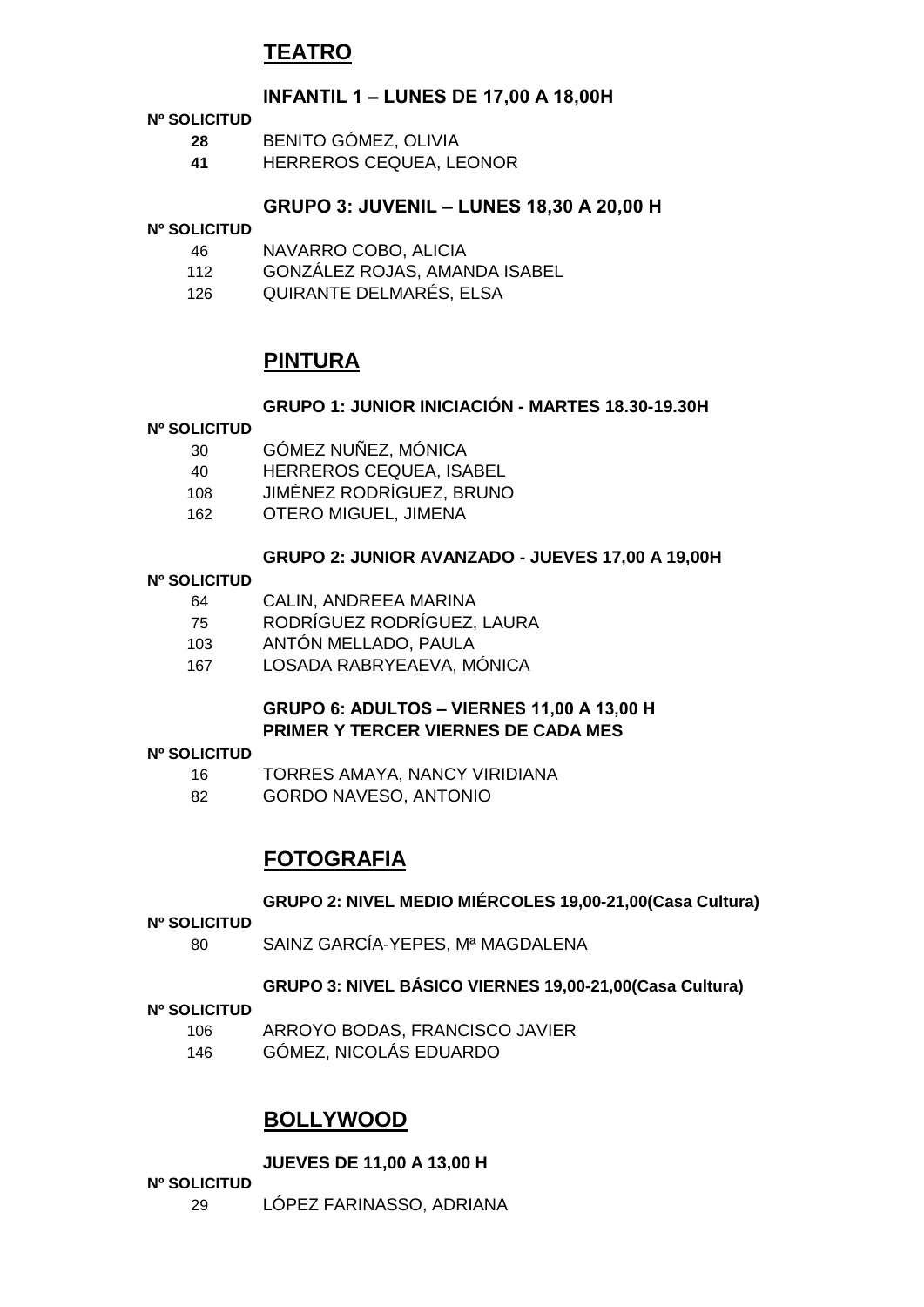## **PATCHWORK Y CORTE Y CONFECCION**

#### **HORARIO LUNES 11,00H A 13,00H - EDIFICIO POLIVALENTE**

#### **Nº SOLICITUD**

- 20 LÁZARO SAN SEGUNDO, AITOR
- 137 QUARLERI, ANNA
- 156 QUIÑONES ACOSTA, INGRIS MARISOL

## **FRANCÉS**

#### **NIVEL MEDIO: LUNES Y MIÉRCOLES DE 11,00 A 12,00 HORAS**

#### **Nº SOLICITUD**

180 SLIMANI SALMUN, SAIDA

#### **NIVEL INICIAL: LUNES Y MIÉRCOLES DE 12,00 A 13,00 HORAS**

#### **Nº SOLICITUD**

- 91 DEL BARRIO CABALLERO, VICTORIA EUGENIA
- 99 GARRIDO PECO, ALMUDENA
- 100 CÁRDENAS ORTEGA, SARA

## **MANUALIDADES**

#### **GRUPO 1: LUNES 19 A 21 HORAS**

#### **Nº SOLICITUD**

- 145 GUILLEN DÍAZ, LUIS MIGUEL
- 155 QUIÑONES ACOSTA, INGRID MARISOL